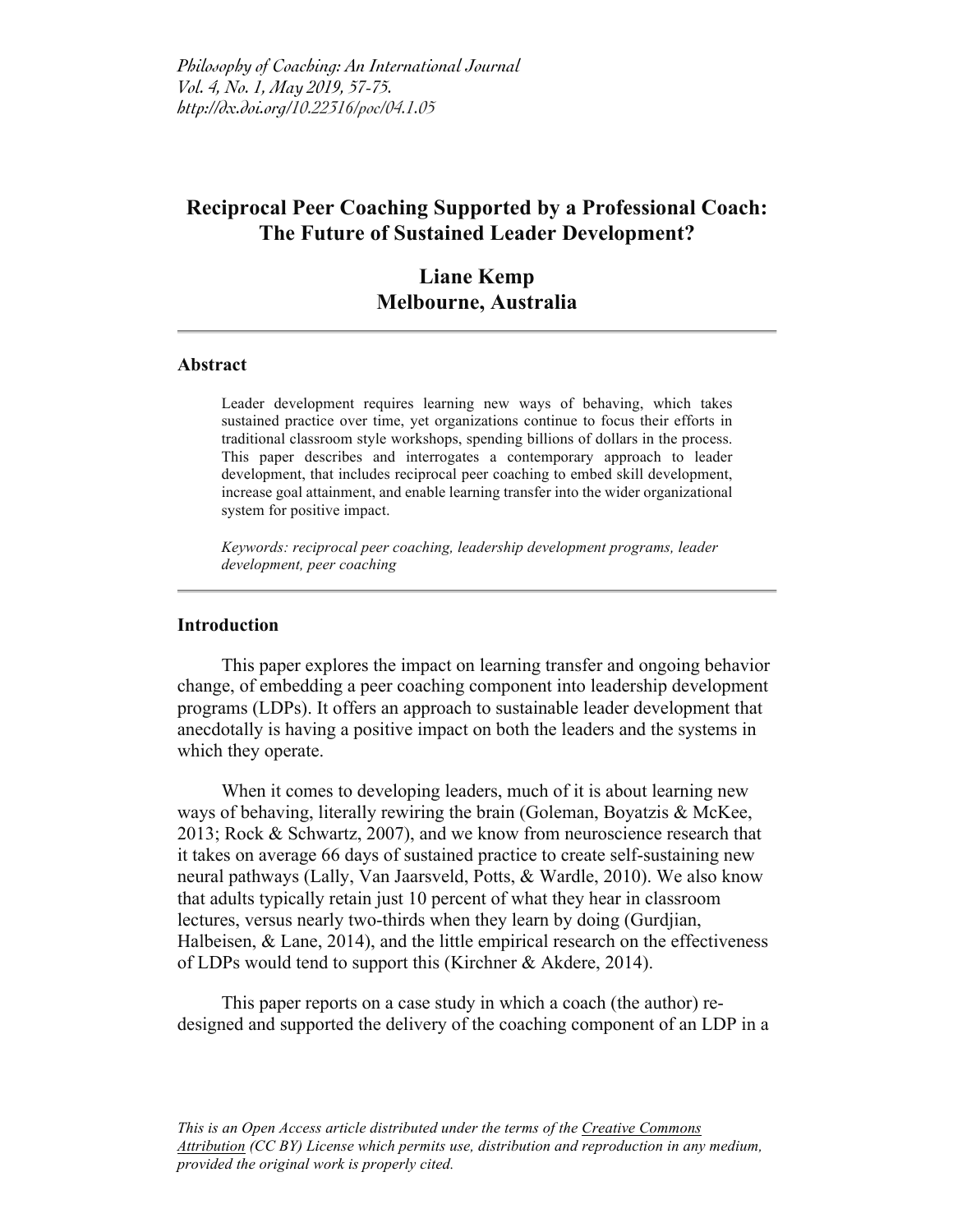large Australian corporation. It connects the experiences of the coach to a relatively under-theorized context in which peer coaching is anecdotally having a positive impact. A conceptual framework is presented, followed by a description of it in action. I then present my findings and interrogate these through the coaching literature, before offering my conclusions and recommendations.

The LDP discussed in this paper was already established and attended by about 450 of the company's mid-senior level leaders annually. It comprised a three-day residential workshop followed by three 30-minute, one-on-one coaching sessions with a professional coach.

I recommended extending the coaching component to five sessions over five months, based on my experiences of running professional development programs and my understanding that to effect behavior change is a lengthy process that isn't typically addressed in three short coaching sessions. I replaced the 1:1 coaching conversations with peer coaching in triads (or Pods). I also influenced the design of the workshop to align the workshop more closely with the subsequent coaching component. I was one of the external coaches contracted to the program, supporting 65 Pods (178 people). At the time of writing, 30 of those Pods (81 people) had completed the redesigned coaching component.

My evaluation of the program's effectiveness was derived from my own observations of the participants' coaching skills over the five months and from the feedback they offered in the final reflection meeting.

#### **Conceptual Framework**

Parker, Hall, Kram and Wassweman (2018) offer a three-step model for peer coaching: building a strong and trusting relationship between the involved parties; creating success through honing relational practices; and making peer coaching a habit. Their advice echoes the research more broadly and reinforces much of what I discovered during the program that is the subject of this paper.

Parker et al.'s (2018) work is anchored in the social context of peers connecting with peers as a natural consequence of their engagement at work or outside work. By contrast, I offer a model (refer to Figure 1 below) that builds on Parker et al.'s work and ties it to a specific social context: embedding learning and skill transfer following a leader development event (LDE), with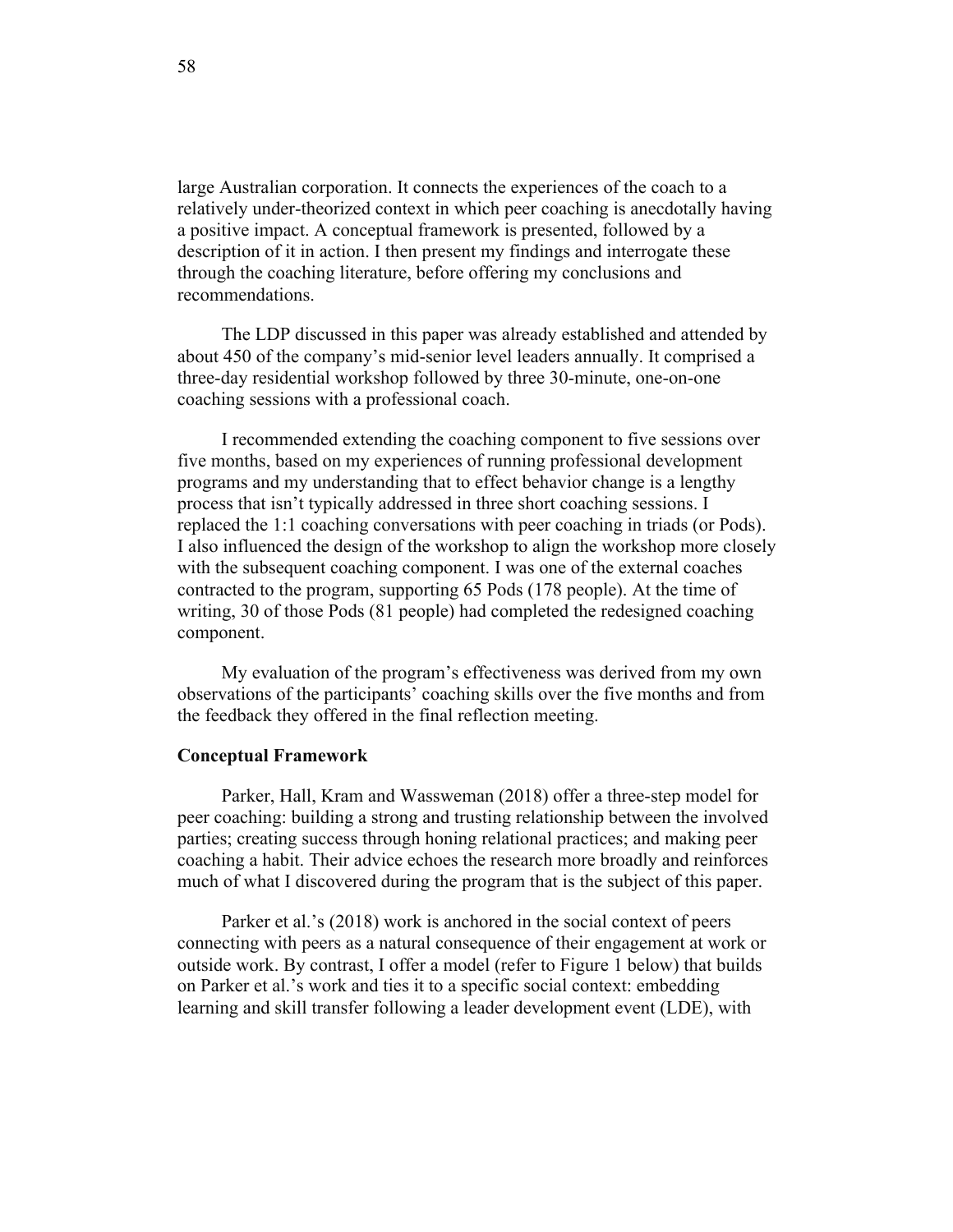

the aim of positively impacting the leaders in question and the organisation in which they operate.

### **Figure 1. Peer coaching for sustained leader development**

# *Leader Development Event*

The approach described in Figure 1 commences with an LDE that mirrors the best practice design discussed in the literature, including:

- Providing purpose and rationale, namely why leaders should participate and how participation will impact their leadership effectiveness
- Sharing content (at a minimum) on listening, asking questions and a coaching framework
- Developing skills, including practicing with the tools offered.

It also includes activities designed so that participants get to know each other, which helps with selection of Pod colleagues and strengthens trust within the Pods (Step 1 from Parker et al.'s (2018) peer coaching model). Finally, it includes an action learning component – in this case, goal determination, related to their behavior as a leader.

# *Coach facilitated Pod meetings*

The Pods formed during the LDE comprise three participants. The triad design of the Pods is deliberate; it is a design I have used frequently throughout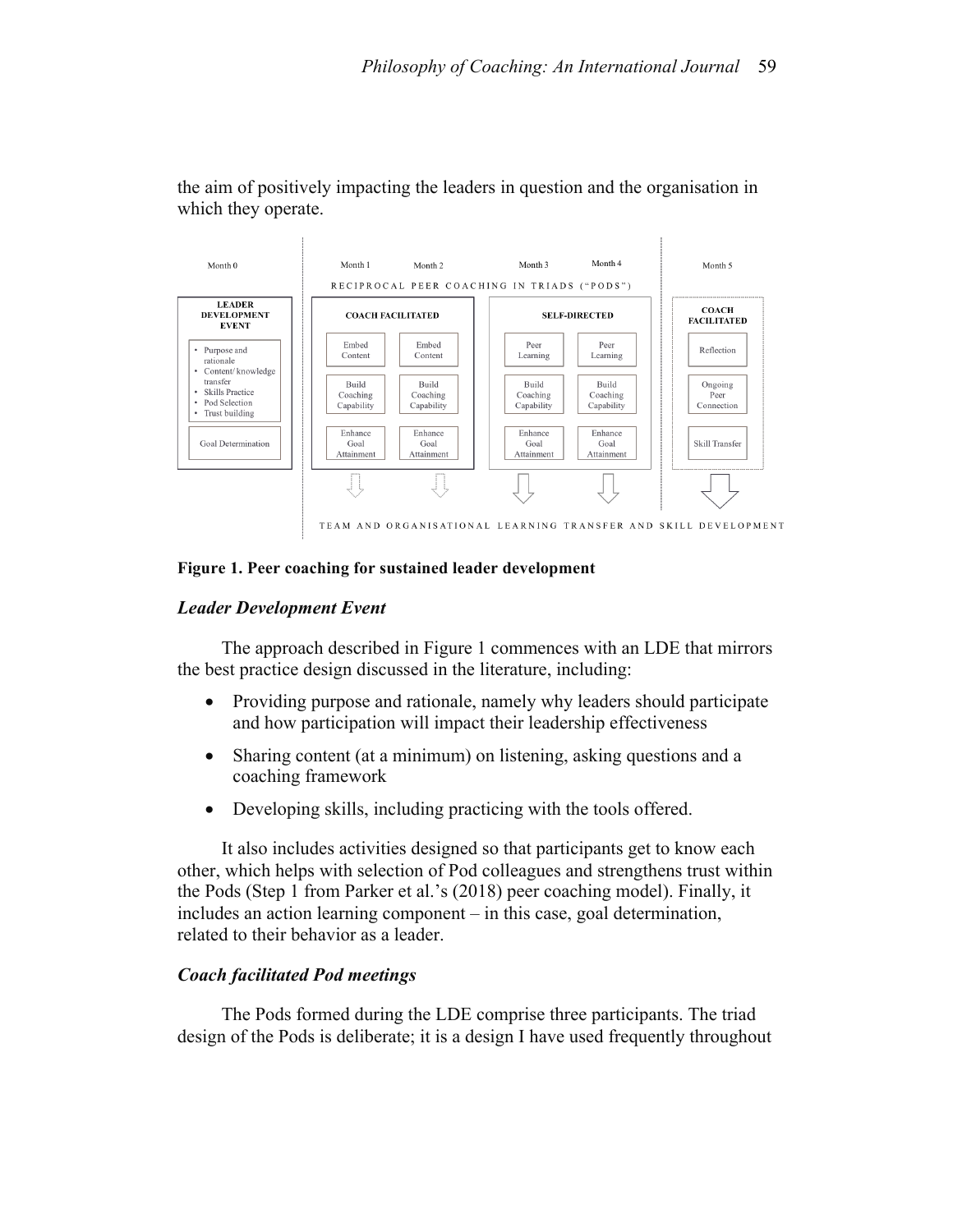my career in professional development. It offers a mutual learning environment where each role played by the participant (the coach, coachee and observer) provides a unique angle on the learning experience and consequential skill development.

Pod meetings are spread over five months, a time period that allows new habits to be built, reinforced and sustained.

Unlike Parker et al.'s (2018) model, the first two Pod meetings are facilitated by a professional coach. This allows the coach to hone the participants' use of a coaching framework and enhance their questioning and listening skills. During this period, learning transfer into the organisation (via participants sharing with their teams and other important stakeholders) starts, indicated by the size of the arrows at the bottom of the figure above.

### *Self-directed Pod meetings*

Participants then hold two further Pod meetings without the coach. Continuing to make progress on their goals and enhance their coaching skill is the focus; however, peer learning (sharing ideas) is also a feature of the meetings. Learning transfer into the wider organization is accelerated.

### *Coach facilitated final Pod meeting*

The final meeting is predominantly a reflection meeting, facilitated by the coach. Ongoing peer connection is re-negotiated (Step 3 from Parker et al.'s (2018) model) and the focus on skill transfer into the wider system is at the forefront.

## **The conceptual framework in action**

### *Leader Development Event – Pod selection and trust-building*

The LDE referred to in the case study that is the subject of this paper covered a wide range of topics (including coaching skills and emotional mastery) designed to increase the leadership effectiveness of the participants. While I neither designed, nor facilitated the LDE, I was able to influence its design so that the extended coaching component and the Pod concept were introduced at the outset.

During the workshop, participants selected their Pod colleagues. These Pods met and did 'work' during the workshop, including designing three goals,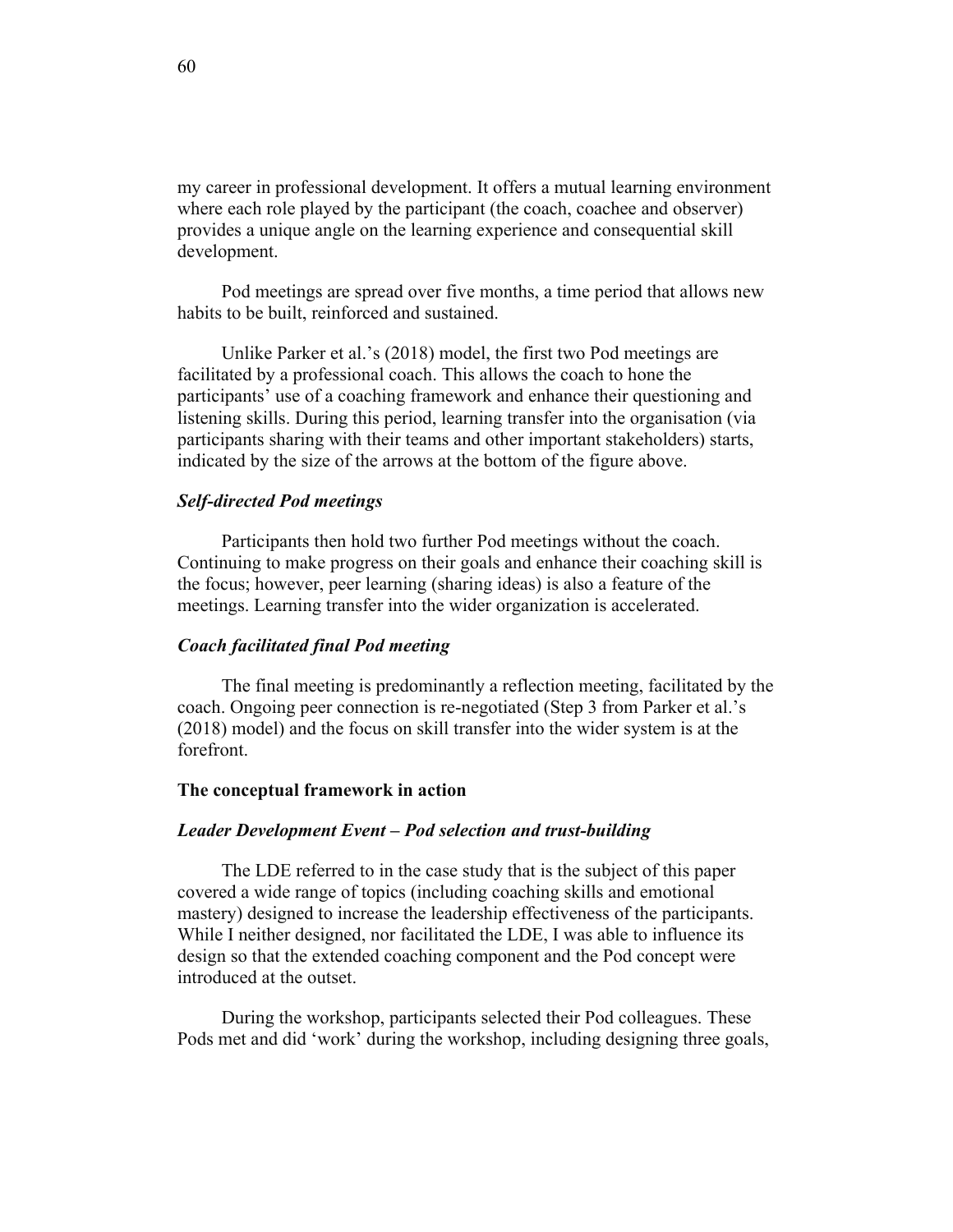one of which related to their development as a leader. Consequentially, Pod members knew each other coming into the first Pod meeting and had built a relationship during the workshop.

### *Coach facilitated Pod meetings*

By contrast, I was the outsider, not even an employee of the company. I knew nothing about the participants beyond their names and email addresses. It was therefore important that I built trust and rapport quickly. After a short introduction by each participant, I declared my commitment to confidentiality and then asked them to do the same. Next, I asked each person to share how they were feeling coming into the meeting (a check-in) and modelled what I wanted by displaying a level of vulnerability about my own situation, both professional and personal. This check-in started each Pod meeting and set the tone for the meetings.

In the first Pod meeting I reacquainted the participants with the GROW coaching model that they had been introduced to in the workshop a month before. Knowledge retention was highly variable, as was the percentage of participants who had actively tried to use the model since the workshop. So, in the first Pod meeting I played the role of both coach and teacher by demonstrating the GROW model in action, working with each of the participants, using their chosen leader development goal as the vehicle through which skill development and learning transfer would take place over the ensuing months.

Participants could pick the goal on which they wanted to work, i.e. they set the agenda, as long as it was one that required behavioral change on their part that would enhance their leadership capability. I worked quickly with each participant to clarify the goal, understand the current reality, surface options and reduce these to a small number of actions that the individual would commit to achieving before the second Pod meeting. It was challenging, as I typically had about 20 minutes with each person and topics ranged from issues that were deeply personal to those that were very work focused.

I followed up with the participants a few days after the Pod meeting, encouraging them to email each other and me, summarizing their action commitments. My aim was to keep participants' attention on what they had committed to, thus hopefully increasing the likelihood that they would actually complete their commitments before the next meeting!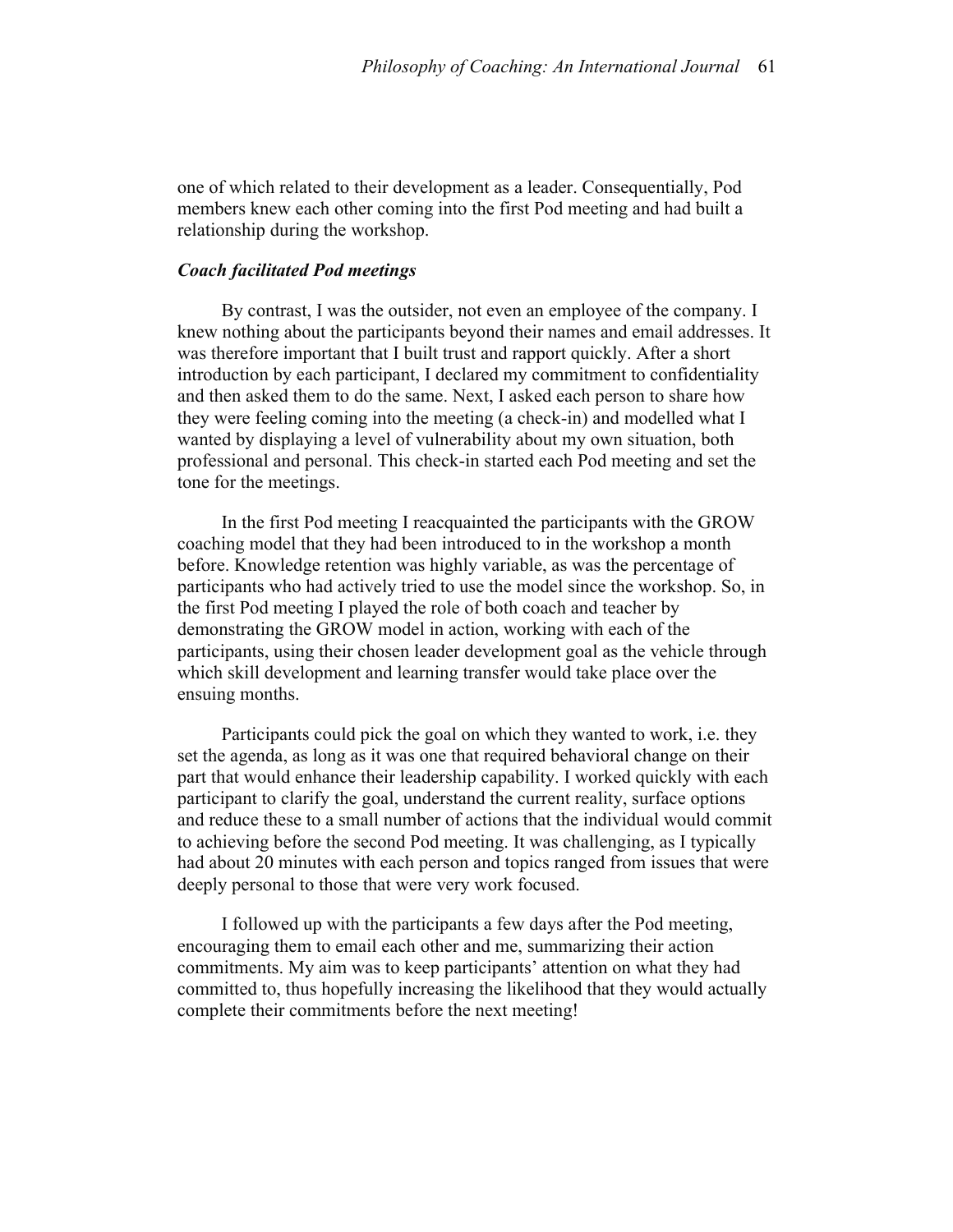In the second Pod meeting, participants coached each other, and thus reciprocal peer coaching began.

At the end of the second meeting I set up the two self-directed meetings.

### *Self-directed Pod meetings*

While not involved in the third and fourth Pod meetings, nonetheless I checked in with people ahead of these meetings as a way of continuing to encourage the group to get together.

# *Coach facilitated final Pod meeting*

It was always gratifying to learn in the final Pod meeting that the majority of the groups had remained connected and continued with the coaching, especially because participation in the Pod coaching was not required to 'complete the program'. The focus of the final meeting was to crystallise participants' insights about their own development both in terms of coaching skillset and goal attainment, and then bring their attention to what they wanted to focus on going forward and how, if at all, their Pod colleagues might help.

#### **Findings**

I collected and analyzed extensive notes or "field texts" (Clandinin & Connelly, 2000) of each meeting, including the voices of the participants and my own. This study 'emerged' out of my reflection of these notes. I clustered them into the five key themes below. I then turned to the literature in the next section to see if what I was seeing had been reported on by others.

While further empirical studies are required to validate the findings reported below, reflecting on the enactment of the conceptual framework in the context of the LDP, I observed first hand and through the participants' feedback, reciprocal peer coaching supporting leader development and contributing to the participants' ability to embed new skills and transfer their learning into the wider organization.

#### *1. A non-evaluative, safe, reflective space is critical*

The non-evaluative and safe environment created when peers coached each other, together with a level of trust in the Pod, appeared to be central to the effectiveness of the approach. Although I did not directly measure this, I observed that the Pods in which the members had the strongest connection with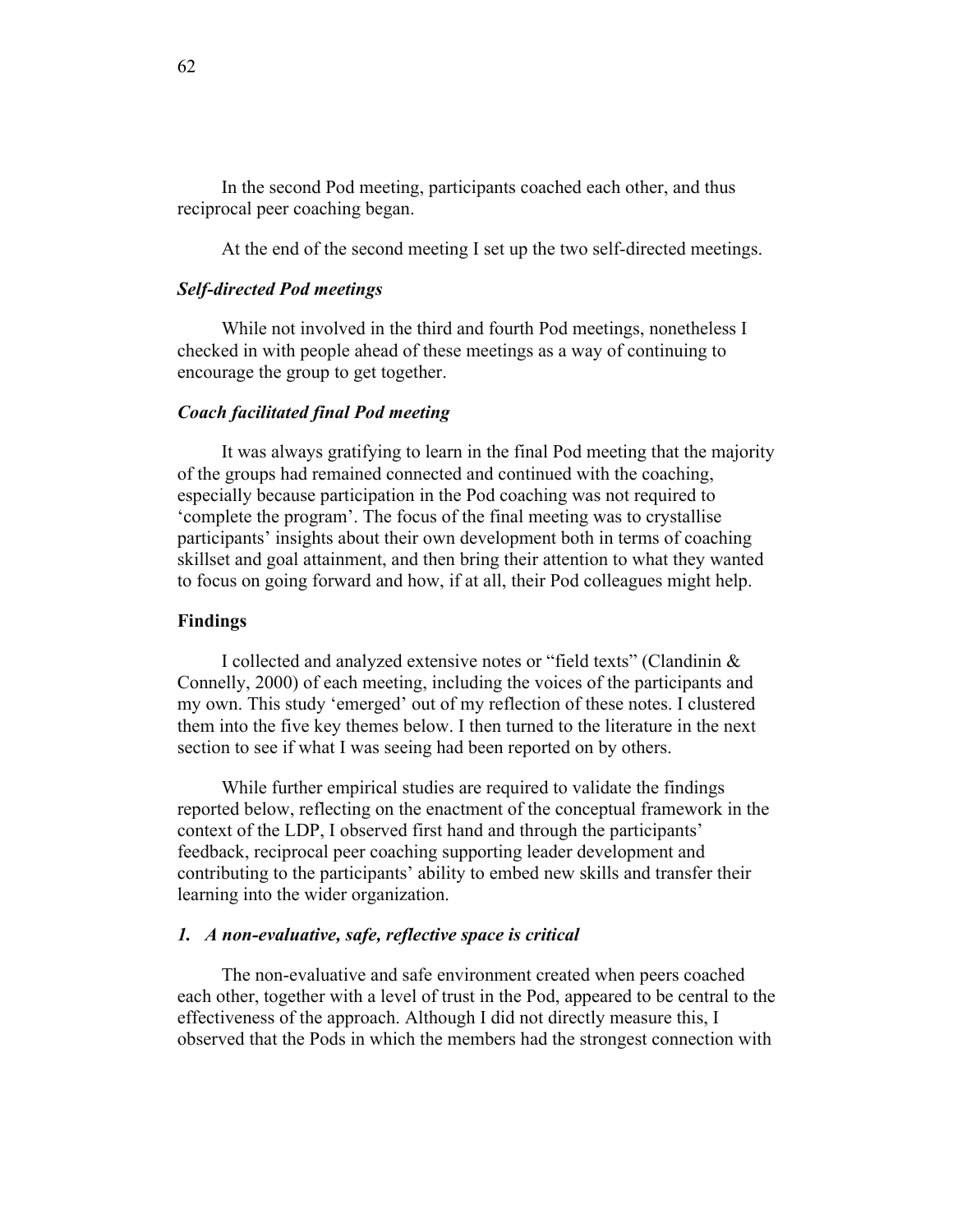each other were more likely to stay together over the five months and were more open to giving and receiving feedback.

The check-in process at the start of each meeting, described above, helped reinforce this safe space. I was pleasantly surprised how open people were about their own circumstances, ranging from extraordinary challenges in their personal lives to stressful work situations.

Psychological safety was mentioned regularly by participants during the final Pod meeting, e.g., "It was good to have the conversation with the Pod; I don't trust everyone in my team [peers]. The Pod group was a safe group". Most Pods also agreed that working with peers outside their direct area of the business helped with both safety and also getting a fresh perspective.

The Pod meeting was often referred to as a welcome 'breather' in the craziness of day to day work demands. As one participant said, "The Pod meetings take you out of the bubble, to be on the island for a while. It was good to speak with colleagues and to bounce ideas around helped."

Finally, my role as a professional coach was helpful in terms of trust; this was an organization undergoing massive transformation with many people, including the teams that the participants managed, and in some cases the participants themselves, facing retrenchment. People felt that they could speak freely about the challenges they were facing with their colleagues, with their managers, and with the organization generally, because I wasn't an employee.

# *2. Teaching coaching skills helps leaders build capability in their teams, and move from 'telling' to 'asking'*

Moving out of 'solution mode' and from telling to asking was frequently referred to in the final reflection meeting as being the biggest learning and behavioral shift participants made. This participant sums it up well: "Before I would problem solve – usually I would lead the horse, but I have flipped it around. [My team now] present me their proposed approach. I say, "Pretend you are the customer, show me the experience, what would you do? They come to the conclusion on their own. It has led to the upskilling of my team." Another commented, "The biggest learning for me was that previously if someone came to me, I went straight to solutions and fixing the problem. That was my automatic response. I have learned that coaching is about listening, hearing the problem and helping people find their own solution. It has absolutely changed my approach. I now go in with more of a coaching mindset."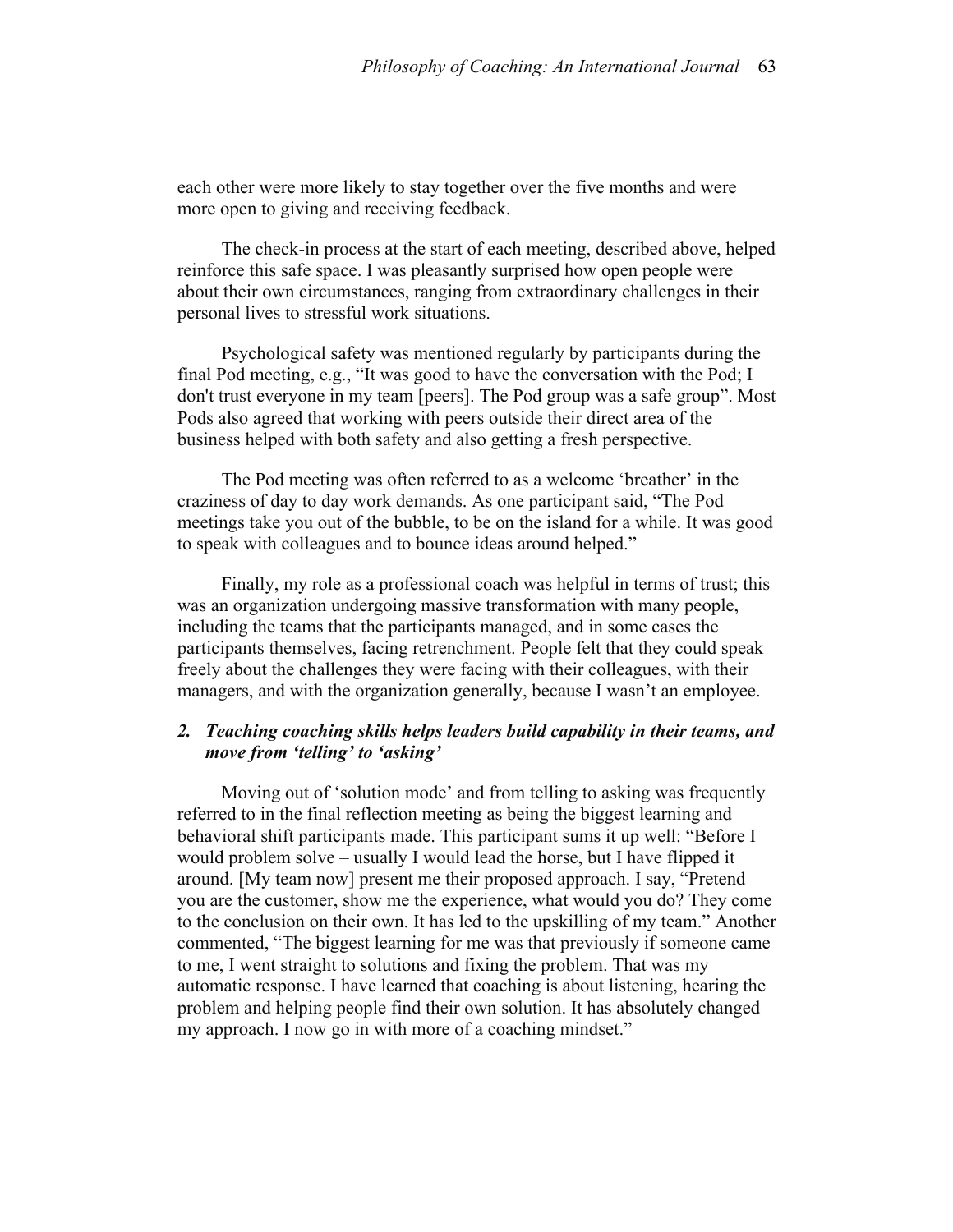This is where the power of the hybrid approach appeared to help. I modelled coaching in the first Pod meeting. In the second meeting, I reminded the group that when they were coaching, their challenge was to step out of problem-solving mode (which most acknowledged was their default style when coaching their teams). I was aware from the behavioral change literature that 'telling' or 'suggesting' has a negative impact and participants were discovering this too. As one later remarked, "I have moved to 'listener' versus 'answerer'. Staff want to talk; I let them talk versus me telling them. They are failing a lot more, but they are thriving and learning from their mistakes, and I shield them and create a safe place to do that."

Participants had many insights in this second meeting, some from their own reflection, but often from the feedback from the observer and the impact reported by the coachee. As time progressed, it was pleasing to see either the coach catching him/herself asking a leading or a closed question and stopping and reframing the question, or that it only required me to 'stop the action' for the coach to realise what he/she was doing.

### *3. Behavioral change and goal attainment is supported*

One of the challenges with making lasting changes to behavior is 'sticking at it' long enough for new habits to take hold (Lally et al., 2010). My hope for the program was that the participants would build a relationship with each other during the first two coach-supervised meetings that would make it more likely for them to continue with the subsequent two self-directed meetings, and ideally engage outside the formal Pod meetings to provide each other support.

The reality bore this out; 83% of the Pods met at least once, and 70% had met twice and in a small number of cases the Pods had met more regularly. In the final meeting, almost all said that they wanted to maintain some form of ongoing contact with their Pod colleagues, and in checking in with some of the groups a few months later, I was happy to hear that many had maintained contact.

The framework I provided in the first two Pod meetings brought focus to the self-directed meetings; coaching skills were practiced with progress on goals being the vehicle. There was often good progress on goal attainment following the first meeting, and in cases where there had not been a lot of progress, participants tended to commit to "doing better next time," driven by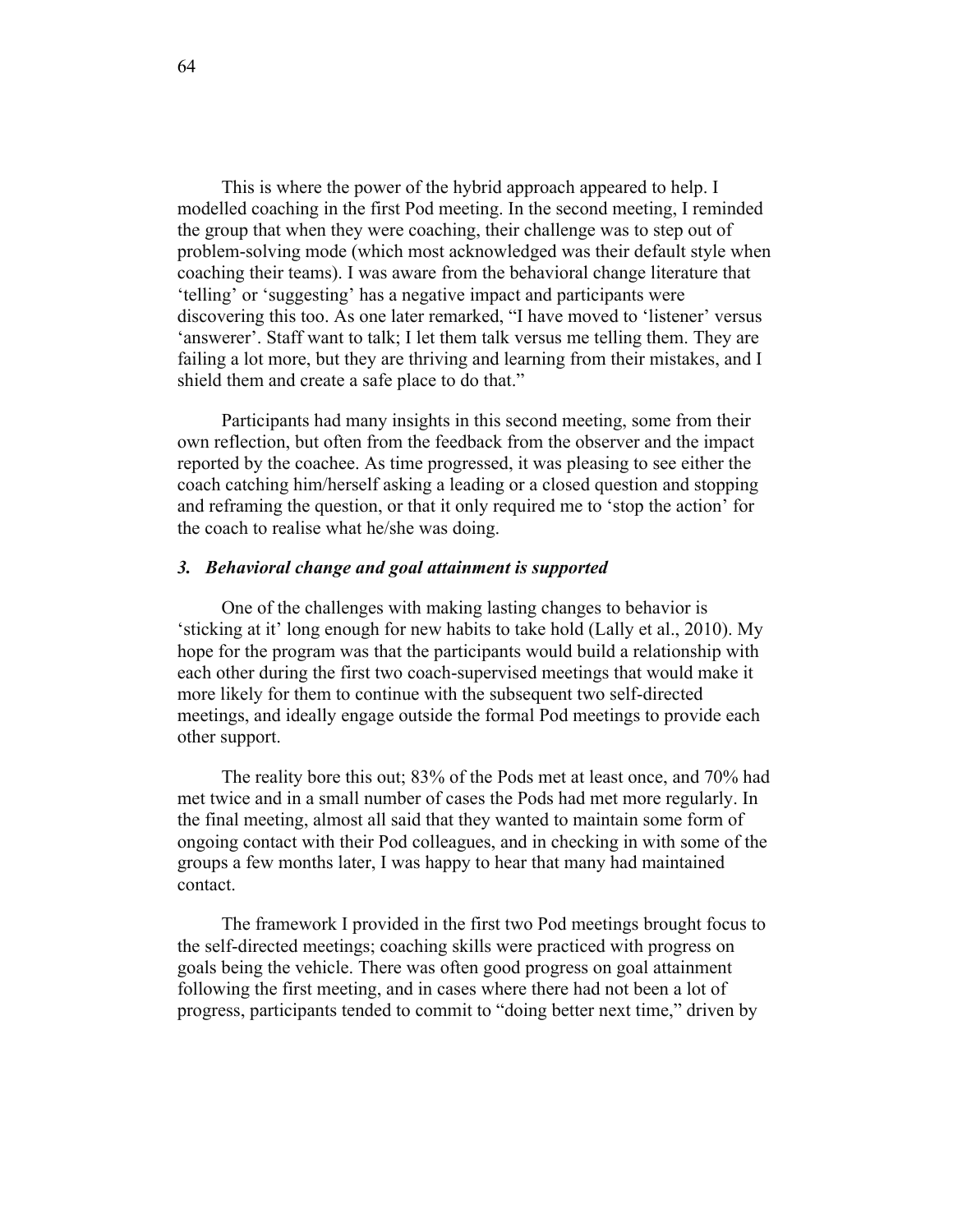the process (the need to report on progress at each meeting) and their commitment to the other Pod members.

During the second meeting, it was encouraging to see the participants begin to really engage with their colleagues' challenges and, at appropriate times, offering their own insights. In a number of cases, the participants agreed to catch up outside the format of the Pod meetings to brainstorm ideas or rehearse difficult conversations. Thus, not only was peer coaching happening, learning transfer was taking place. Many commented on the value of "bouncing ideas around and getting input from others," versus "being on their own."

In the two self-directed Pod meetings participants tended to continue coaching to help their colleagues with goal attainment. One participant summed it up like this: "I found [the two self-directed meetings] useful. It became increasingly natural the more practice that we did and as we got to know each other. It reinforced the process and rounded it out for me, especially in using open questions. It forces you to check in and I found them to be invaluable."

Not only did the Pod meetings help with achieving goals, the support of the Pod helped drive better outcomes. As one participant said, "I would probably have achieved my goals over time, but it would have taken [me] longer and it helped getting different inputs along the way."

# *4. The use of a professional coach is a valuable adjunct to traditional peer coaching*

My role as a professional coach appeared to be important in teaching and modelling for the participants the coaching skills they needed to set them up for success, and for encouraging them to maintain commitment to the program. The following comments from participants describe this well:

- "Left to our own devices it would've been more challenging; as much as you think you get it, you realize you don't, [the coach's] contribution helped a lot"
- "Two coach-facilitated sessions at the beginning to reinforce the learning was important, it was such a new thing. Practicing it was the key"
- "It was good to have [the professional coach's experience], it is very easy to fall into the traps, and in the first couple [the coach] helped keep us honest"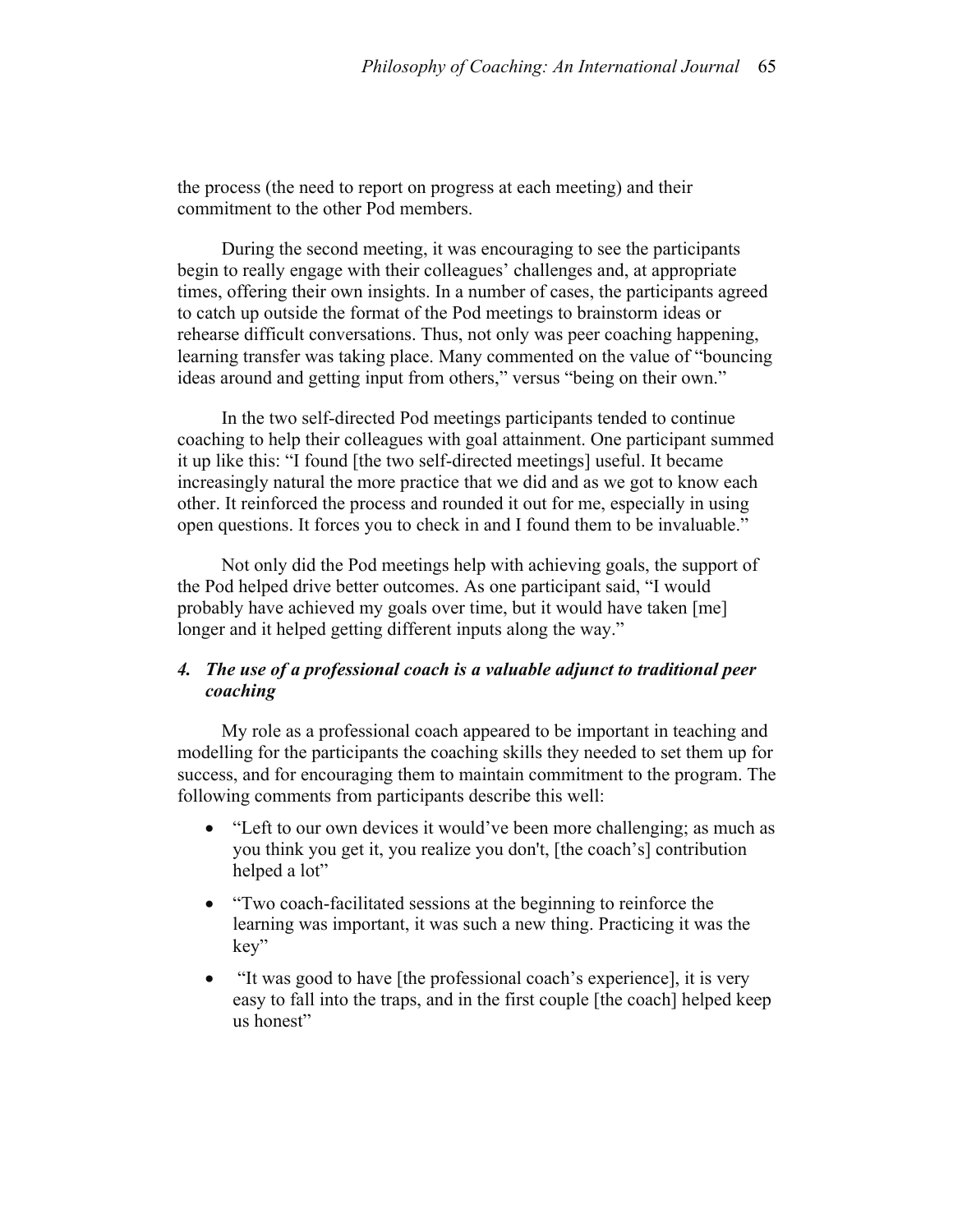- "It was helpful having [the professional coach] with us for the first couple [of Pod] meetings, [the coach] got us focused and gave us structure and we followed that same structure [in the self-directed meetings]"
- "Without the first two it wouldn't have been as productive. It would have been more about work."

# *5. Leaders grew their own skills and positively impacted the wider organizational system*

Participants reported that the coaching capability they were building through the reciprocal peer coaching was directly impacting the teams they led. As one leader said, "I previously thought I was okay at leadership, I would give my opinion, I would listen to others, and then I would go on with my own opinions. Now I am letting others have their opinion, they take ownership and recently I walked out from a meeting with no action items of my own!" Another added, "I am seeing a shift in my team, e.g. there is one person previously who was always calling, looking for validation, now I have given him the confidence to make decisions and I am seeing the number of calls fall away – he has gained the power to trust himself."

Participants also took these skills into other organizational contexts, including important stakeholders, peers, managers, clients and business partners. One participant noted: "I like to think I've grown as a leader and what I've learned is rubbing off on my peers and my team" and another added that she had noticed her leader interacting with her differently as a result of her engaging with more of a coaching style.

## **Critical Interrogation of the Findings Through the Literature**

With the backdrop of my experience with the program that is the subject of this paper, I turned to the research to understand how others have embedded skill development on a sustainable basis, increased goal achievement following a LDP, and enabled learning transfer from the leader into the wider organizational system. Specifically, I considered the following questions:

- What is reciprocal peer coaching and what role does it play in leader development?
- What are the criteria for reciprocal peer coaching success?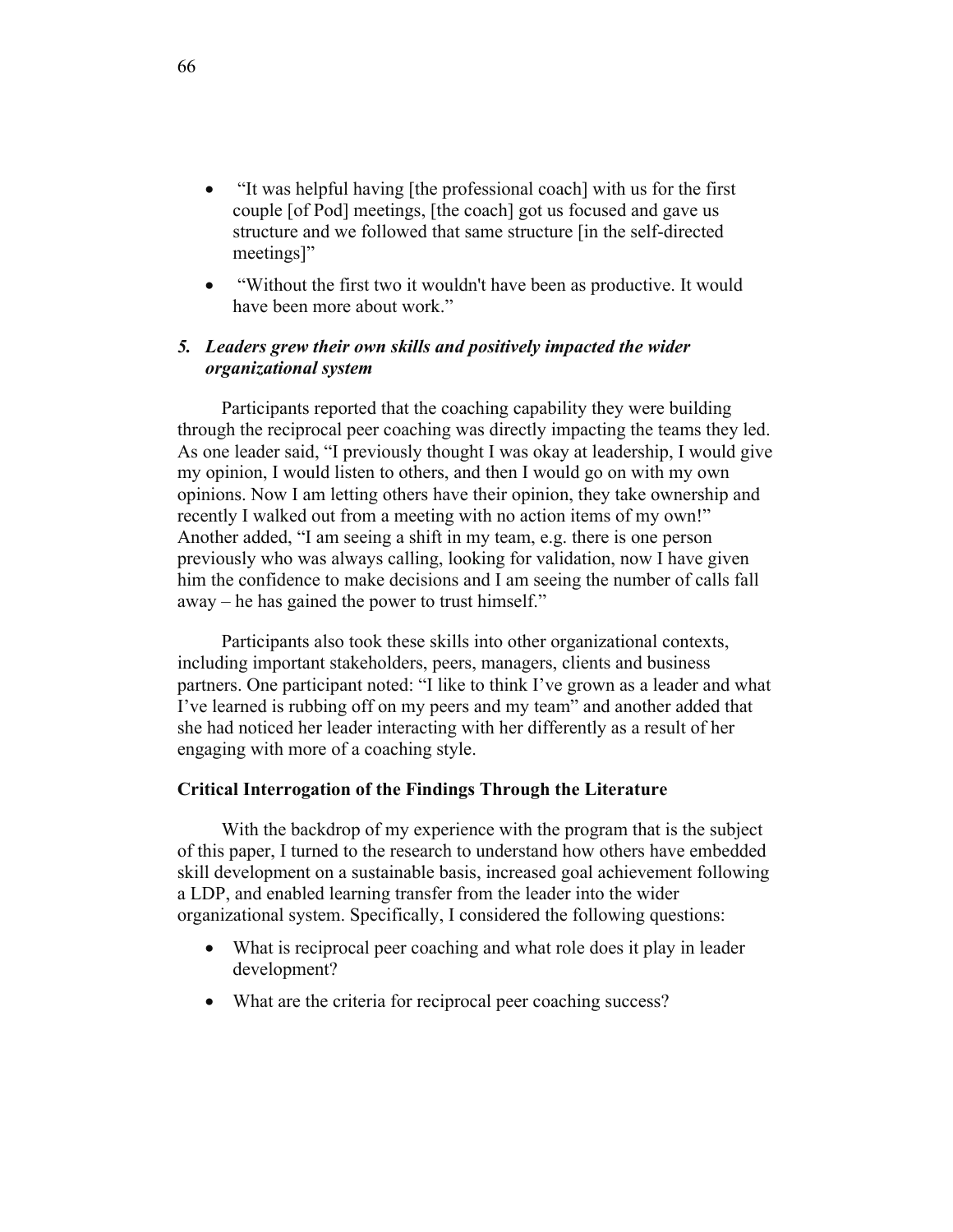• What is the impact of reciprocal peer coaching on the wider organizational system?

# *What is reciprocal peer coaching and what role does it play in leader development?*

The concept of peer coaching originated in the field of education over 25 years ago as an on-site dimension of staff development. More recently it has been adopted in nursing, and clinical/therapeutic practice (Goldman, Wesner, & Karnchanomai, 2013; Waddell & Dunn, 2005; Parker, Wasserman, Kram & Hall, 2015). Parker et al. (2015) go on to say that in the management and organizational development world, peer coaching is "gaining recognition and respect, given both the positive outcomes and cost-effective aspects reported by individuals and organizations alike" (p. 232).

For the purposes of this paper I have adopted Parker, Hall, and Kram's (2008) definition of peer coaching: "a developmental relationship with the clear purpose of supporting individuals within it to achieve their job objectives ... the interaction is between two or more people with the goal of personal or professional development. The emphasis is on the voluntary, non-evaluative, and mutually beneficial partnership between two [or more] practitioners of similar experience" (p. 490).

Before considering the impact of reciprocal peer coaching on leader development, it is worth defining what constitutes good LDP design. However, one is immediately confronted with a challenge; LDPs are only randomly described and almost never evaluated empirically (Abrell, Rowold, Weibler & Moenninghoff, 2011; Sørenson, 2017). Kirchner and Akdere (2014), in their search of the literature in the last century, found only 201 studies related to leadership interventions and considerably fewer on whether they were worthwhile. Even though investment in leadership training and development is a more than \$14 billion industry in the USA (Sørenson, 2017, p. 47), according to Kirchner and Akdere (2014) only "between 10 and 20 percent of organizations investing in LDPs actually follow through to evaluate the program's effectiveness" (p. 144). Ladyshewsky (2017) suggests that transfer into the workplace following training and development initiatives is as low as 15 percent (p. 4).

Kirchner and Akdere (2014) argue that while there is no universal definition, LDPs "emphasize the concerted, formalized effort of individuals and organizations towards leader improvement" (p. 138). Ladyshewsky (2017) and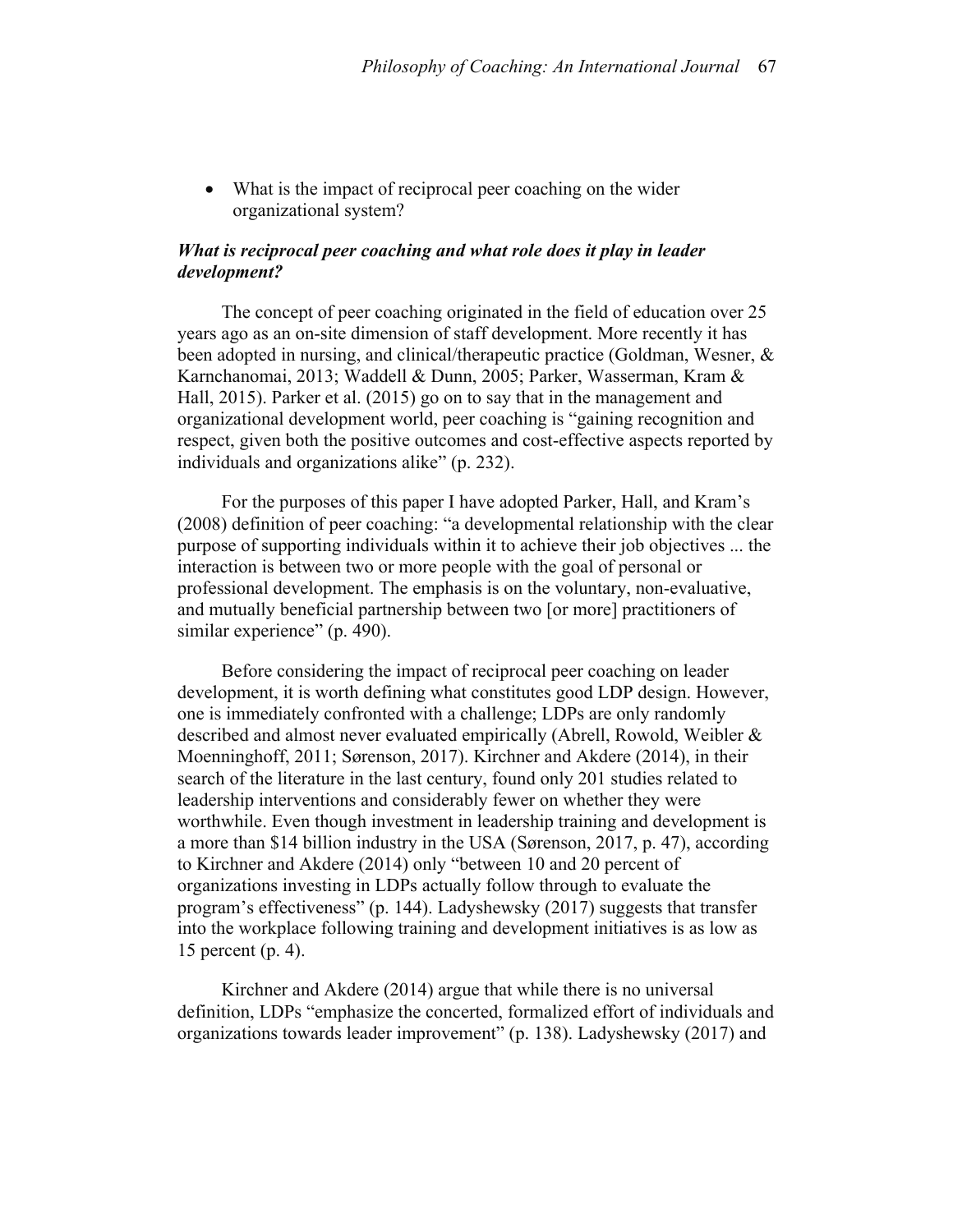Goldman et al., (2013) suggest that LDPs should encompass all four of Conger's (1992) primary approaches:

- Conceptual understanding
- Skill building
- Feedback
- Personal growth

The coaching literature speaks to the positive impact of coaching and providing feedback in leader development (Grant, Curtayne & Burton, 2009; Thach, 2002; De Haan, Grant, Burger & Eriksson, 2016); however, coaching interventions to support skill development in the context of LDPs are rarely examined (Abrell et al, 2011) and of particular relevance to this paper, "there is scant literature concerning the use of reciprocal peer coaching in leadership development" (Goldman et al, 2013, p. 63). In addition, where peer coaching is mentioned, it does not include a professional coach as an integral part of the process, thus making the conceptual framework outlined above unique.

# *What are the criteria for reciprocal peer coaching success?*

Bennett and Bush (2014) tell us that while peer coaches do not need to be expert coaches, they need to have effective listening skills, ask exploratory questions, build trust, and maintain tact, confidentiality and diplomacy. Ladyshewsky's (2017) criteria for success echo the point:

- Status (peers are of equal status)
- Certainty (trust and confidence between peers)
- Autonomy (the coachee determines the agenda)
- Relatedness (the relationship builds positive emotions)
- Fairness (the feedback is non-evaluative, honest and fair)

*Status:* Equal status helps remove the evaluative aspect of coaching that can arise when the line manager is the coach. Ladyshewsky (2017) suggests that these contexts may not be the safest places to grow professionally and can limit learning "because of the heightened defences that are put into place... activated by parts of the brain's limbic system [in the coachee]" (p. 5). By contrast, "removing the evaluative component [through peer coaching] encourages clients to assess their own strengths and development needs through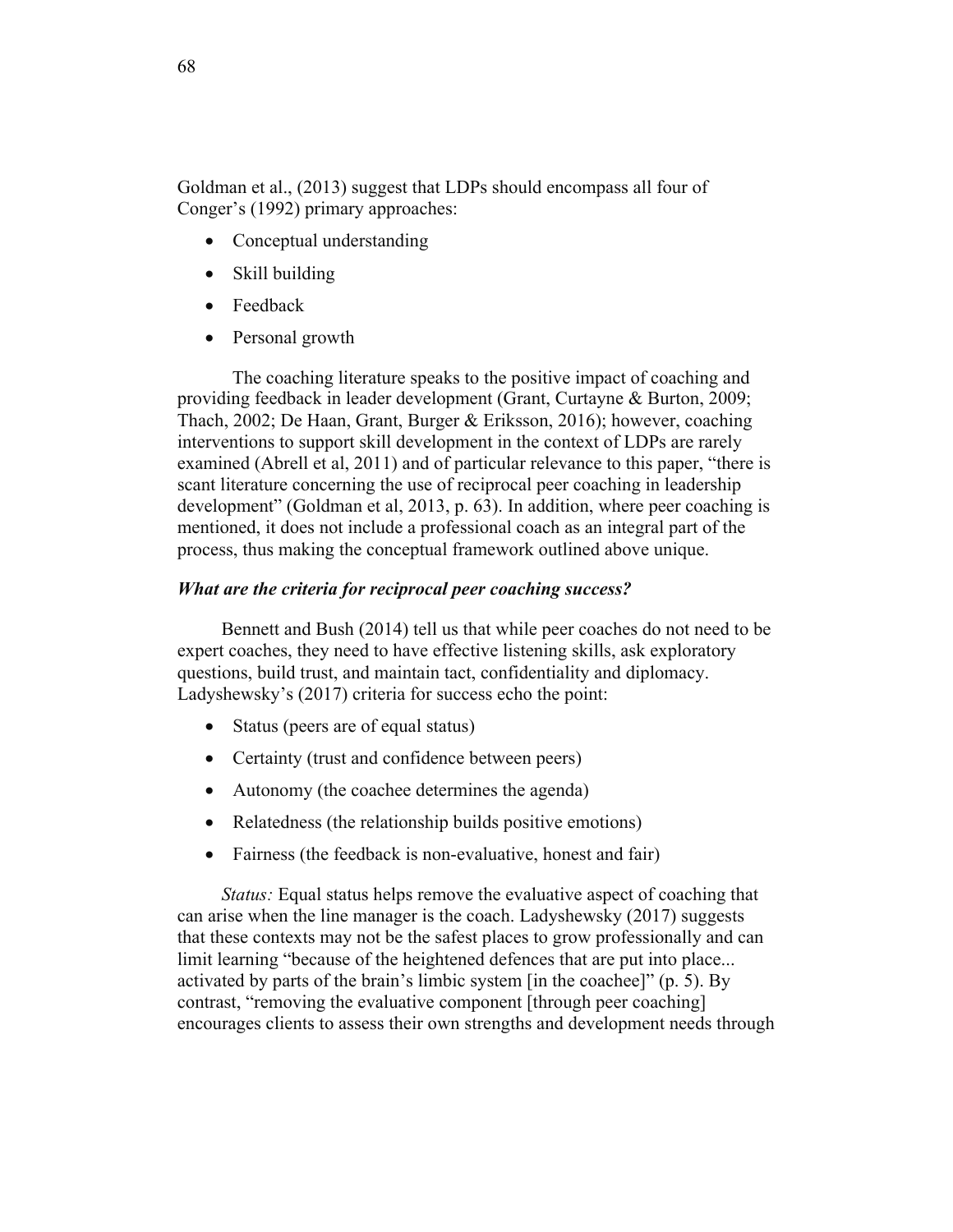discussion and self-reflection, which builds confidence and commitment" and it also contributes to greater safety in the relationship (Bennett et al., 2014, p. 258). Consistent with the coaching profession, the orientation of the professional coach in the first two Pod meetings is one of equal status, focused on the coachee as a whole person with the inherent skills to build their own capability.

While Parker et al. (2015) also speak to the equality in the relationship, the lack of power dynamics, and a relational process, they include the absence of a professionally trained coach as a distinguishing characteristic (p. 232). By contrast, the model outlined in this paper advocates the use of a professional coach. The coach is present only for the first two sessions to set the participants up for success, especially in providing tools around questioning, listening, and a coaching framework, and in providing feedback on their practice. Feedback from participants suggests that this approach adds value over and above what they would gain on their own.

*Certainty:* Ladyshewsky (2017), Goldman et al. (2013), Parker et al. (2008, 2015) and Waddell and Dunn (2005) all talk about the centrality of trust in peer coaching, created through peer coaches getting to know each other at the outset, building rapport, mutual respect and exploring their background experiences. In the LDP described, participants selected their own Pod colleagues and did work together during the workshop. In the coaching component, the professional coach, having made a commitment to the Pod not to share the content of the meetings, contributes to this sense of psychological safety, as do the "check ins" at the start of each meeting.

Listening and asking non-evaluative questions also helps build trust (Goldman et al., 2013; Parker et al., 2015). Participants found this the most challenging part of the peer coaching process, because the natural tendency is to want to help or provide advice. However, as Ladyshewsky (2017) points out, this changes the status and makes the coach an evaluator and consultant (p. 8). In the first Pod meeting the professional coach teaches and models best practices in listening and questioning through the lens of the GROW framework; participants' skills are honed during practice in the second Pod meeting.

*Autonomy:* Increasing autonomy is supported by having the participants pick the goal on which they want to work, i.e. they set the agenda (Waddell & Dunn, 2005). Choosing their own goal also increases their commitment. As Grant et al. (2009) report, "commitment to self-set goals tends to be higher than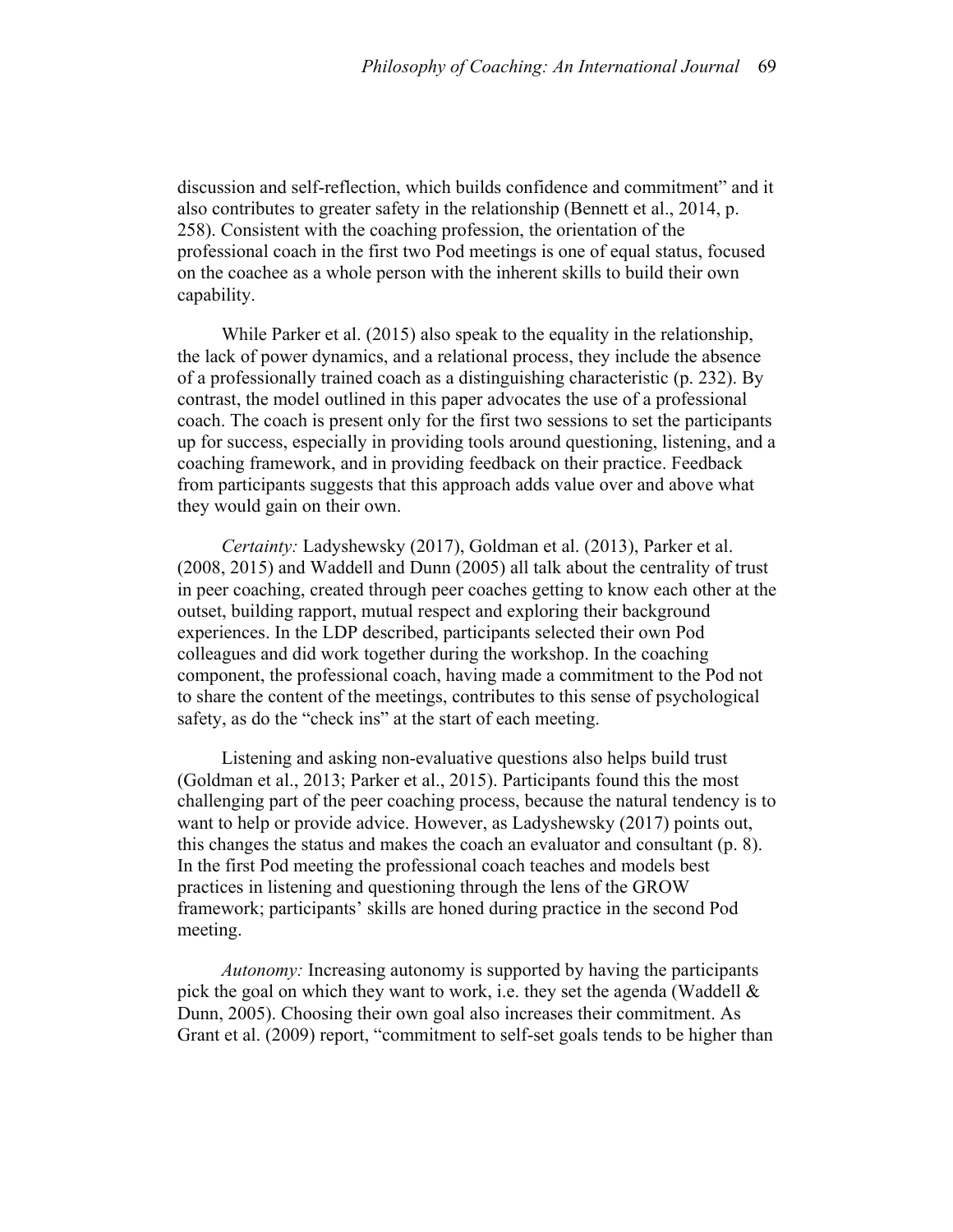commitment to goals set by other people" (p. 404). In the first two meetings, the coach provides feedback and strategies to the peer coaches when they attempt to take over the agenda and 'drive the conversation.'

*Relatedness:* The mainstream executive coaching literature suggests that the quality of the relationship between coach and coachee mediates success (McGovern, Lindemann, Vergara, Murphy, Barker, & Warrenfeltz, 2001; De Haan et al., 2016). Passmore, Peterson, and Freire (2013), quoting Stober and Grant (2006), suggest that "regardless of preferred theoretical perspective, the foundation of effective coaching is the successful formation of a collaborative relationship" (p. 47). The peer coaching model described supports relatedness; participants get to select their own peer coaches, the relationship is strengthened in the first two Pod meetings through the coach demonstrating empathy and asking (and helping others ask) curious questions, and then it is carried through into the self-directed Pod meetings.

*Fairness:* The format of the practice rounds in the Pod meetings contains a feedback process. Feedback is frequently mentioned in the literature as having a positive impact on leader development. Thach (2002) suggests that the combination of feedback and coaching can increase leadership effectiveness by up to 60 percent (p. 209). However, the manner in which the feedback is provided is a critical determinant. Groves (2006) asserts that one-on-one follow up meetings with facilitators to help people interpret their behavioral feedback is much more effective than simply producing a feedback report (p. 255). Selfassessment is also a valuable component (Waddell & Dunn 2005). The peer coaching format described incorporates these findings; the professional coach sets the process for and models giving feedback in the first two meetings, to ensure that the feedback is honest and offered with a developmental focus. Peer coaches are asked to comment on their own coaching first (self-assessment), followed by feedback from the coachee and finally the observer. The professional coach adds feedback at the end. Interestingly, it is often the feedback provided by the coachee that creates 'lightbulb moments' for the peer coach.

Finally, Bennett et al. (2014) and Waddell and Dunn (2005) also recommend the need for some form of education about how to coach and a framework to keep the client clear on the goals. The GROW coaching framework is taught during the initial workshop, but the learning is embedded through modelling and the provision of feedback by the coach in the first two Pod meetings.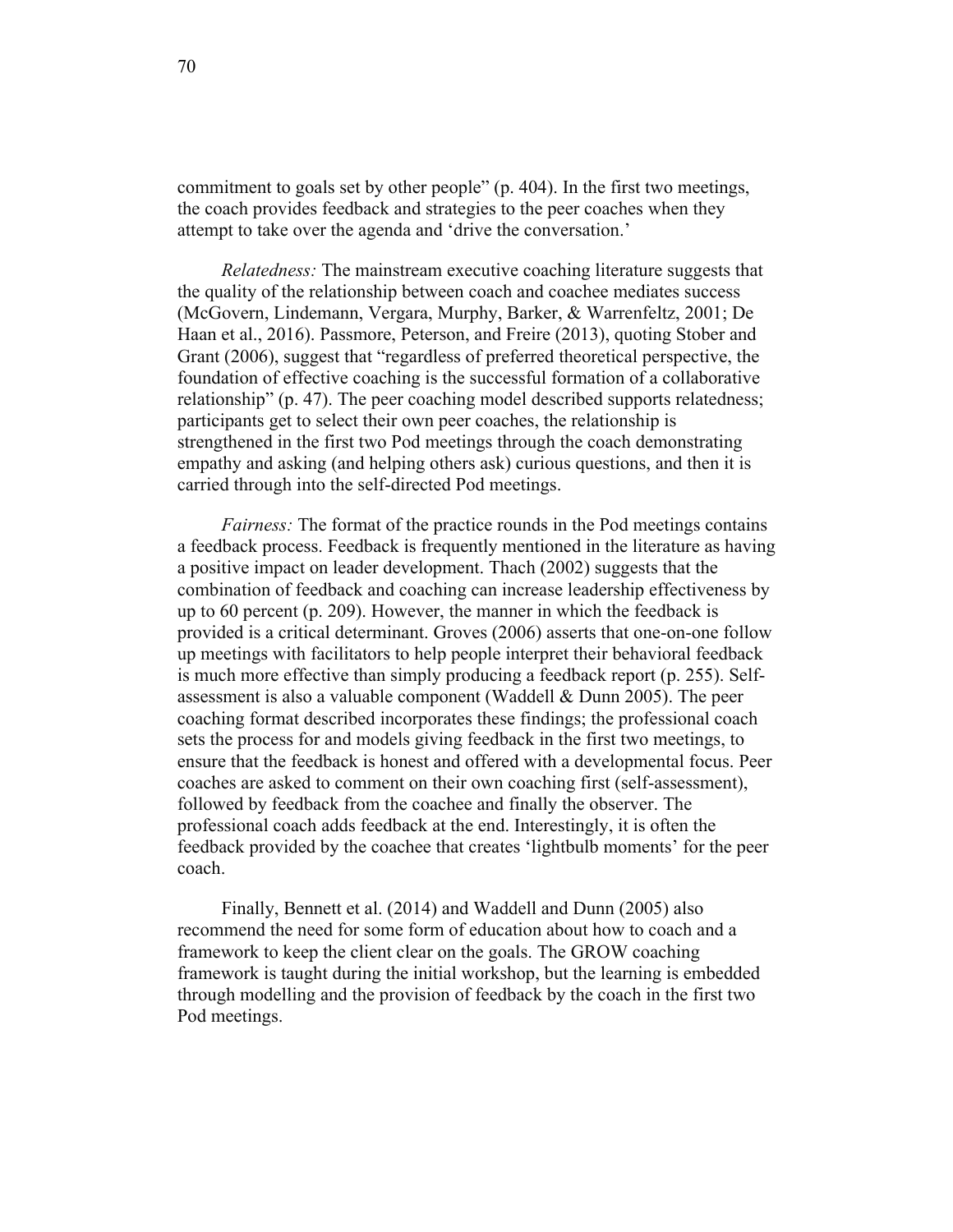# *What is the impact of reciprocal peer coaching on the wider organizational system?*

Bennett et al. (2014) state that "peer coaching has been shown to accelerate group or organisational change and create a self-sustaining coaching organisation" (p. 263). However, there are very few examples in the literature that speak to the impact of peer coaching in embedding skills and enabling learning transfer into the wider organisational system following a LDP in medium to large corporations. Bennett et al. (2014) comment on case studies at Citizen's Financial Group and CocaCola Enterprises, both of which showed the use of peer coaching as a component of larger LDPs ultimately supported a culture of learning and development (p. 260).

Abrell et al. (2011) reported on a study designed by Rowold (2008) that provided initial evidence that peer to peer coaching led to increased transfer of learned content after training in the German branch of an international drug company. Ladyshewsky (2017) talks of his own research where "it is clear that peer coaching can enhance the professional development and performance of individuals across a broad range of sectors" (p. 6) and he cites specific examples in physical therapy students, universities and a "large [Australian] government agency."

Although not set in a large corporation, Goldman et al.'s (2013) study conducted amongst students undertaking a faculty medical education fellowship program of the George Washington University is noteworthy because it uses a control group, comparing the impact of a LDP with and without peer coaching. "Analysis of the data indicated that the coaching cohort completed or was on schedule for completion of 73% of their planned initiatives, compared to 50% for the standard cohort. Having the structured process of support—reciprocal peer coaching, journaling, and interview-discussions—was credited by the participants as making the difference" (p. 80).

Finally, Parker et al. (2015) suggest that with experience of peer coaching participants "are consciously or even unconsciously competent in processes that lead to high-quality connections, and they will tend to naturally peer coach on their own, without being prompted by a third party" (p. 237).

# **Recommendations and concluding comments**

The anecdotal data from this preliminary study (a combination of the observations of the author and the feedback from the participants) tends to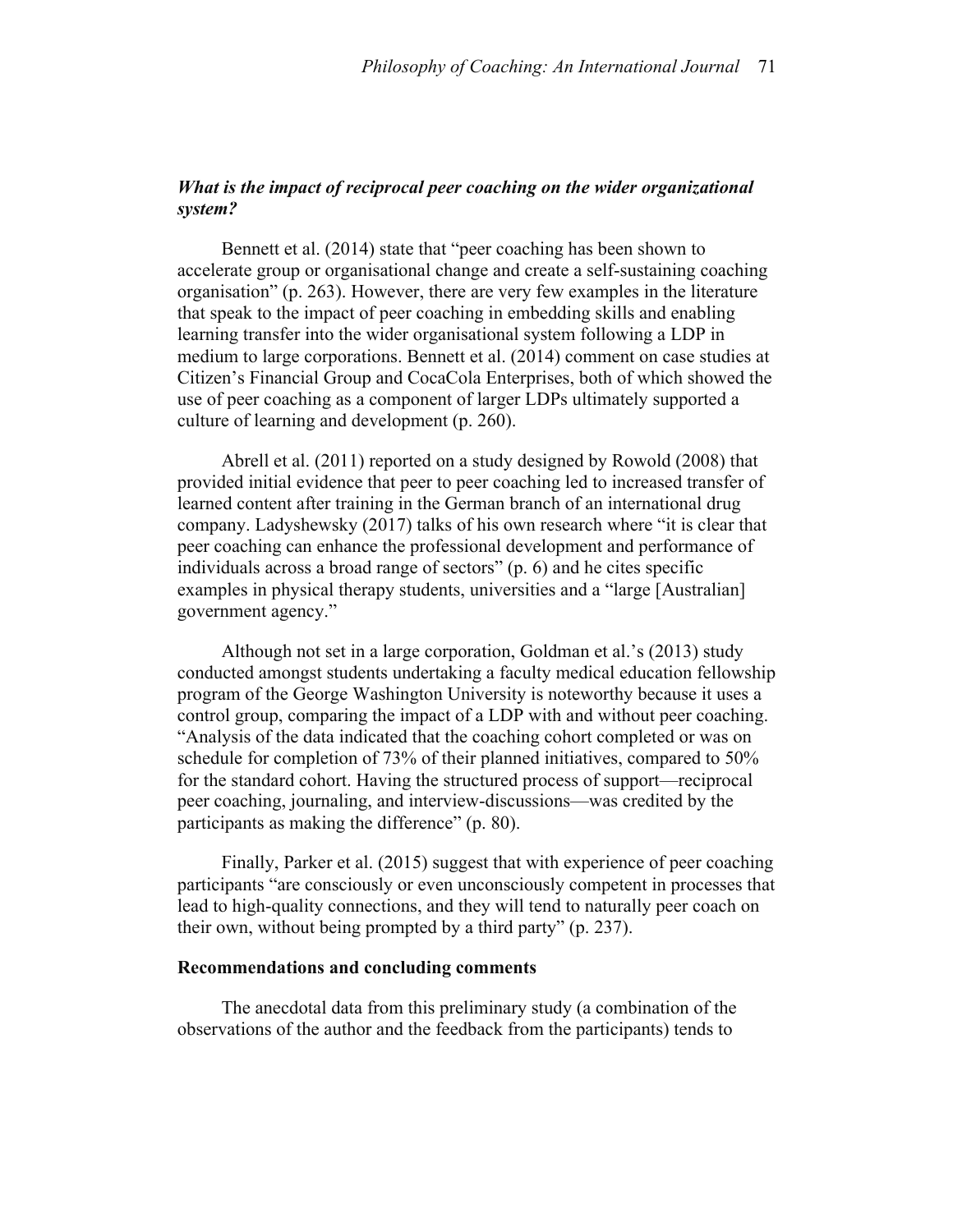suggest that when peer coaching is used as an integral part of a LDP and when a professional coach facilitates the first couple of meetings, it supports the individual to achieve their goals and learn new skills. Although it couldn't be validated directly in this preliminary study, there is emerging support that the individuals in the program were also taking the coaching skills they learned in order to coach their peers, and applying them in multiple organizational contexts with positive outcomes, an impact that they reported continuing to see five months after the end of the LDP. This is an area worthy of further research.

Based on the findings garnered from 81 participants across 30 Pods, I recommend organisations contemplating leader development consider adopting the conceptual model outlined in this paper and pay special attention to the items below:

# *For organizations designing LDPs*

- Ensure that the LDE provides participants with a coaching framework and content related to staying out of judgement/problem-solving, together with skill building on listening and asking powerful questions
- Add a peer coaching component following the LDE to provide the vehicle for skill practice. As participants commented, "You spend so much time in the three-day workshop, but the real value is in the practice in your day-to-day activities. Without the Pod meetings to remind you, and a space for reflection, it would not have been so valuable"
- Use "real work" (the participants' goals) as the vehicle for learning and to assist with goal attainment
- Ensure that the peer coaching period is long enough to embed the behaviors being practiced. "For me it speaks to the importance of time – you can't change overnight – the six-month period is critical"
- Use a professional coach to facilitate the first couple of peer coaching sessions to set the participants up for success
- Expand the understanding of what best practice leadership development looks like and measure the impact of LDPs on the individual and the wider organisational system.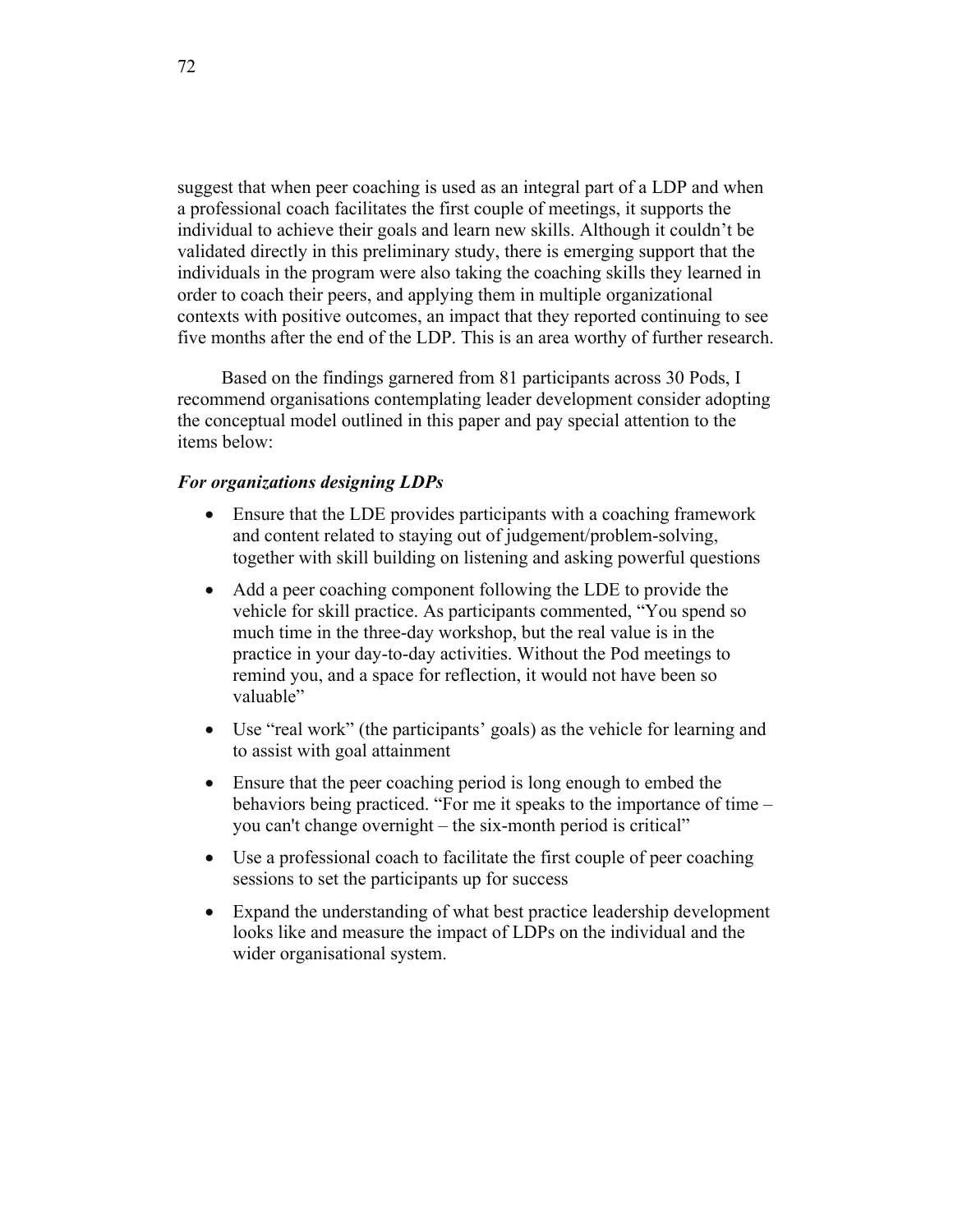# *For coaches supporting LDPs*

- Provide a safe ongoing supportive environment. As another participant said, "You go to the workshop, link arms and sing Kumbaya. But afterwards when you need the support, no one is there. So, the workshop on its own is not necessarily the answer. The Pod meetings helped me maintain the changes I wanted to make"
- Model for the participants how to use the coaching framework and how listening and asking powerful questions helps avoid the tendency to go to problem-solving/advice giving.

## *Limitations of this study*

This preliminary study arose from the experiences of the author in supporting the LDP in question. The findings appear to be supported by the literature. However, the study lacks a rigorous method to quantify the findings, especially over the longer term.

The challenge for the academy is to undertake quantitative and longitudinal studies to support the findings reported here and determine the long-term impact of the recommendations provided. Such studies would ideally include a control group and in addition to reflections in the final meeting, contain 'self' and 'other' assessment of the leaders immediately before and after the LDP and again six months later. The early findings on organisational impact could be investigated through a similar 'self' and 'other' assessment (pre- and post-LDP) of the teams who report to the LDP participants.

### **References**

- Abrell, C., Rowold, J., Weibler, J., & Moenninghoff, M. (2011). Evaluation of a long-term transformational leadership development program. *German Journal of Human Resource Management, 25*(3), 205-224. https://doi.org/10.1177/239700221102500307
- Bennett, J. L., & Bush, M. W. (2013). *Coaching for change*. Routledge. https://doi.org/10.4324/9780203140970
- Clandinin, D. J., & Connelly, F. M. (2000). *Narrative inquiry: Experience and story in qualitative research*. San Francisco: Jossey Bass Publishers.
- de Haan, E., Grant, A. M., Burger, Y., & Eriksson, P. O. (2016). A large-scale study of executive and workplace coaching: The relative contributions of relationship, personality match, and self-efficacy. *Consulting*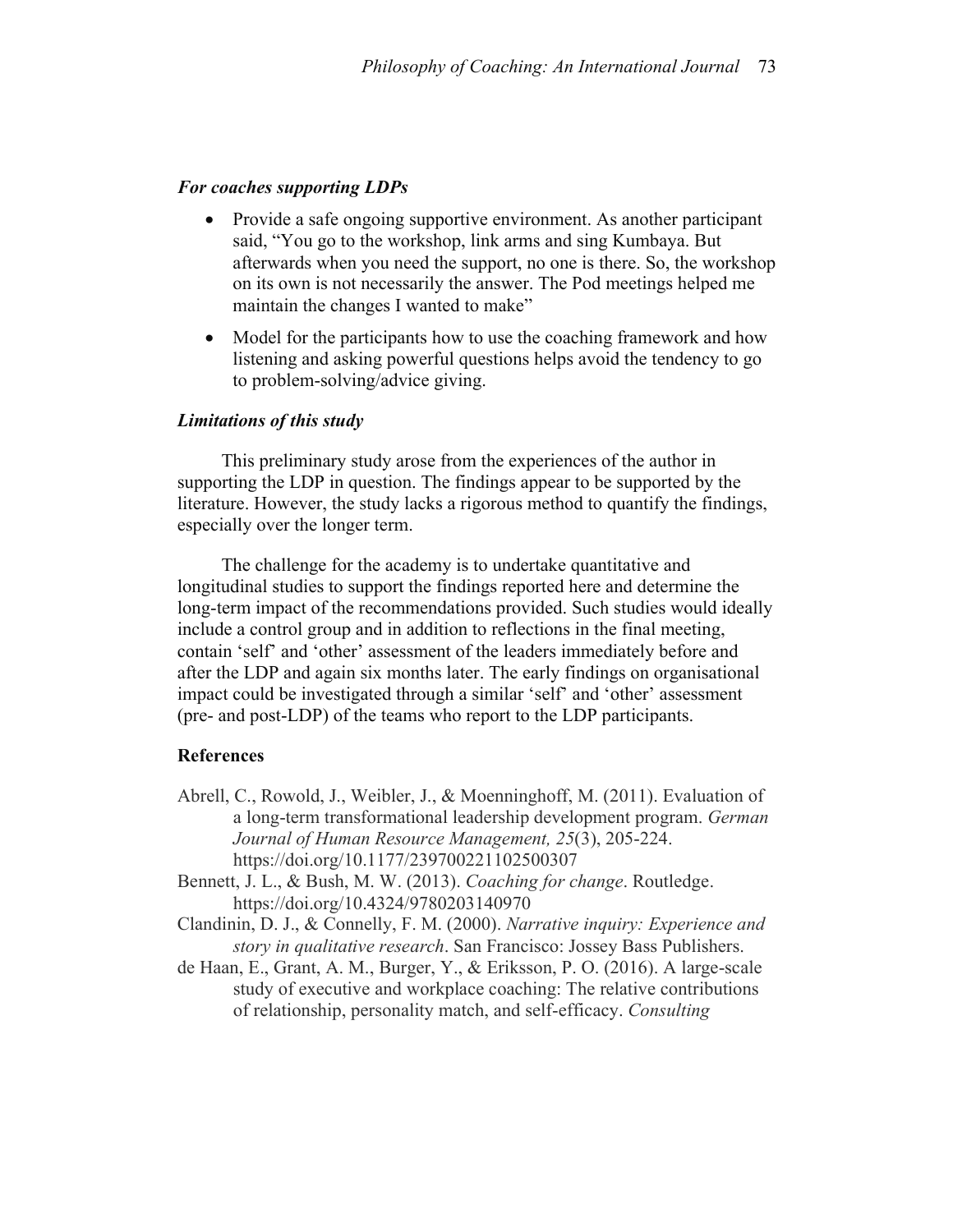*Psychology Journal: Practice and Research, 68*(3), 189. https://psycnet.apa.org/doi/10.1037/cpb0000058

- Goldman, E., Wesner, M., & Karnchanomai, O. (2013). Reciprocal peer coaching: A critical contributor to implementing individual leadership plans. *Human Resource Development Quarterly, 24*(1), 63-87. https://doi.org/10.1002/hrdq.21153
- Goleman, D., Boyatzis, R. E., & McKee, A. (2013). Primal leadership: Unleashing the power of emotional intelligence. Boston, Mass.: Harvard Business Press.
- Grant, A. M., Curtayne, L., & Burton, G. (2009). Executive coaching enhances goal attainment, resilience and workplace well-being: A randomised controlled study. *The journal of positive psychology, 4*(5), 396-407. https://doi.org/10.1080/17439760902992456
- Groves, K. S. (2007). Integrating leadership development and succession planning best practices. *Journal of management development, 26*(3), 239-260. https://doi.org/10.1108/02621710710732146
- Gurdjian, P., Halbeisen, T., & Lane, K. (2014). Why leadership-development programs fail. *McKinsey Quarterly, 1*(1), 121-126.
- Kirchner, M. J., & Akdere, M. (2014). Leadership Development Programs: An Integrated Review of Literature. *The Journal of Knowledge Economy & Knowledge Management* IX Spring.
- Ladyshewsky, R. K. (2007). A strategic approach for integrating theory to practice in leadership development. *Leadership & Organization Development Journal, 28*(5), 426-443. https://doi.org/10.1108/01437730710761733
- Ladyshewsky, R. K. (2017). Peer coaching as a strategy to increase learning and development in organisational life-a perspective. *International Journal of Evidence Based Coaching and Mentoring, 15*(1), 4-10.
- Lally, P., Van Jaarsveld, C. H., Potts, H. W., & Wardle, J. (2010). How are habits formed: Modelling habit formation in the real world. *European journal of social psychology, 40*(6), 998-1009. https://doi.org/10.1002/ejsp.674
- McGovern, J., Lindemann, M., Vergara, M., Murphy, S., Barker, L., Warrenfeltz, R., & Warrenfeltz, R. (2001). Maximizing the impact of executive coaching. *The Manchester Review, 6*(1), 1-9.
- Parker, P., Hall, D. T., & Kram, K. E. (2008). Peer coaching: A relational process for accelerating career learning. *Academy of Management Learning & Education, 7*(4), 487-503. https://doi.org/10.5465/amle.2008.35882189